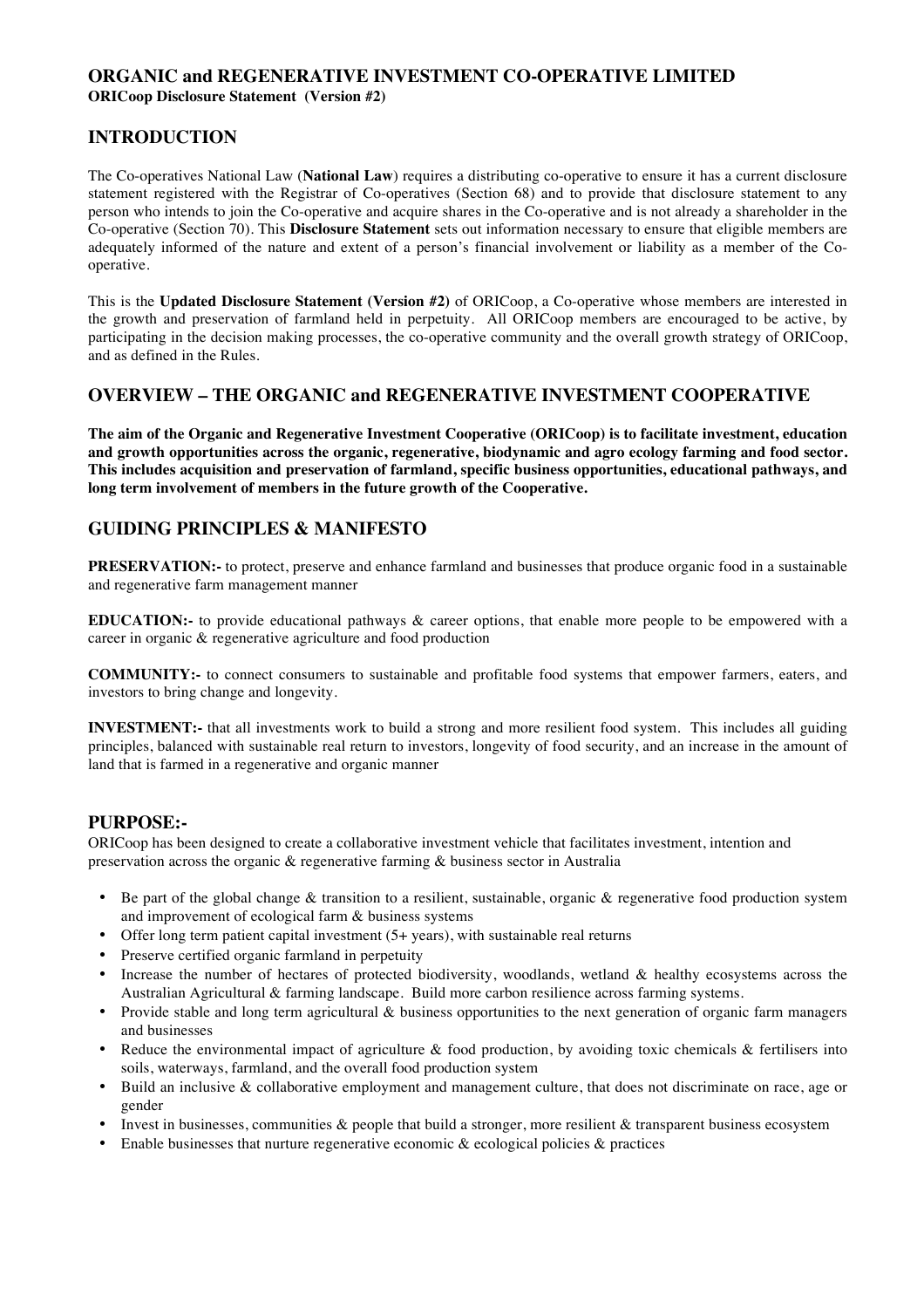## **STAKEHOLDERS:-**

**Members:-** Anyone can become a member of ORICoop, assuming their acceptance of the conditions of this membership as contained in the cooperative's rules (**ORICoop Rules**). All beneficiaries of ORICoop are encouraged to also become members (i.e. farmers managing land from ORICoop, business owners, students, farmers, and supply networks)

**CCU Holders:** ORICoop will facilitate specific Cooperative Capital Units (**CCUs**) Investment Offerings inline with the intentions of ORICoop and following approval by the Board of Directors & the Registrar. These will meet the Investment Criteria of ORICoop, and be in the overall best interests of ORICoop & its members. Investors will be members of ORICoop, and defined as professional, sophisticated or retail investors as dictated by Law through their application, and will receive a copy of ORICoop Rules, the Disclosure Statement, and the Investment Offer Document for each offering.

**Partners:-** ORICoop will offer strategic partnerships with like minded businesses, foundations and co-operatives to further build and enhance the whole eco system. We encourage them to become co-operative members, and to agree to the central ethos of ORICoop

**Directors:-** The current Directors are drawn from the formation members that founded ORICoop. It is expected the Director positions will be opened for election from amongst members around the first anniversary of the establishment of ORICoop in March 2018. All Directors positions are encouraged to represent the view of collective groups of members. I.e. Members, Investor & Share Members, Farmers, Business Owners and an Independent Non-Executive Director.

## **ASSOCIATES:-**

The Cooperative is grateful for the support and associations with like minded organisations that together represent the influence of the new economy, and the change makers of the investment world.

These include:-

- Slow Money
- BCCM
- Farming Together Program
- Employee Ownership
- Food Connect
- Loomio
- Cultivate Farms
- **Small Giants**
- Open Food Network

As part of the emerging economy and change – we encourage our Cooperative Members to understand and register their support of the Slow Money principles.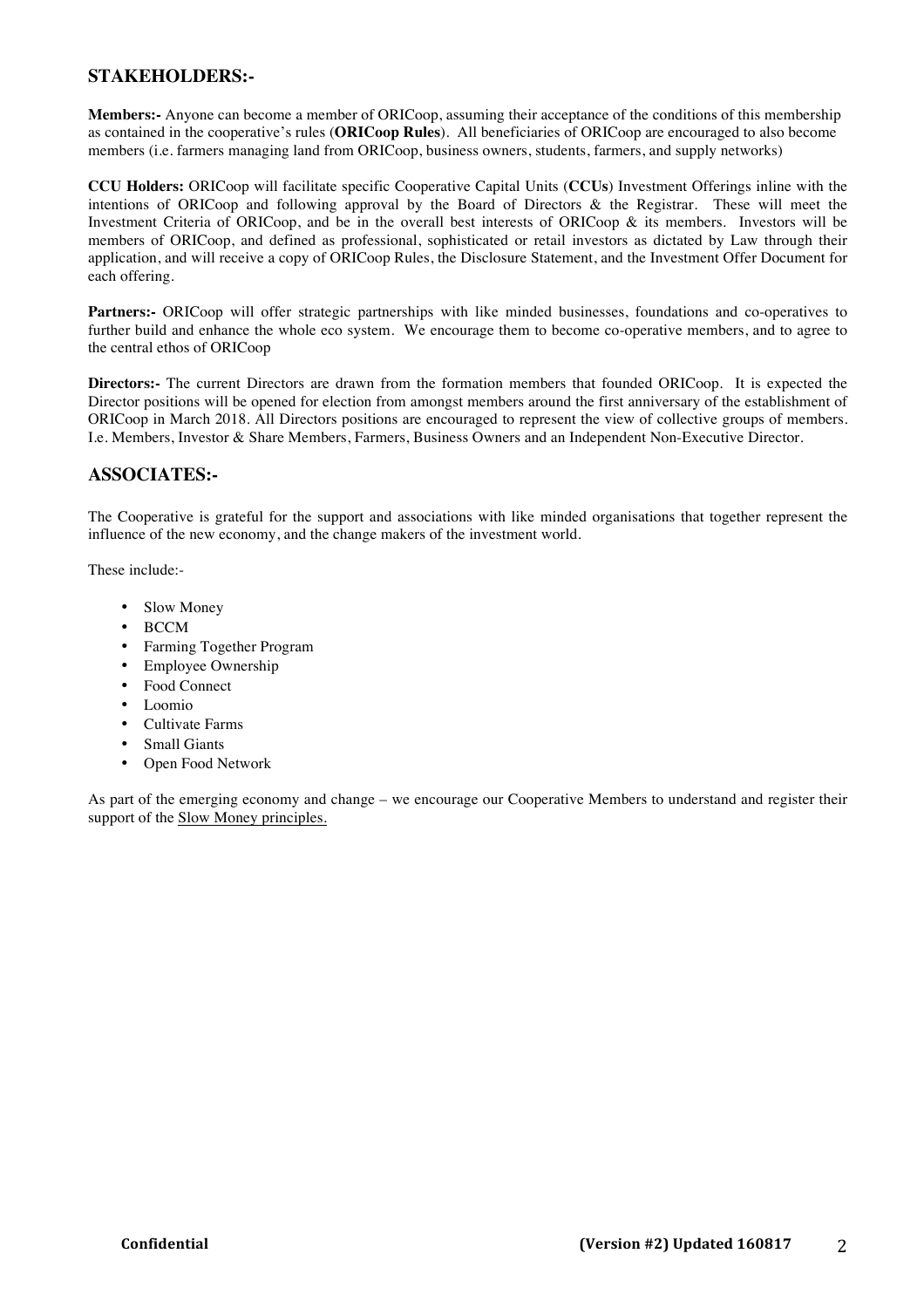## **CO-OPERATIVE VALUES**

A co-operative is an autonomous association of persons united voluntarily to meet their common economic, social, and cultural needs and aspirations through a jointly-owned and a democratically-controlled enterprise.

## **VALUES**

Co-operatives are based on the values of **self-help**, **self-responsibility**, **democracy**, **equality**, **equity** and **solidarity**. In the tradition of their founders, co-operative members believe in the ethical values of honesty, openness, social responsibility and caring for others.

## **PRINCIPLES**

The co-operative principles are guidelines by which co-operatives put their values into practice.

#### **1. Voluntary and Open Membership**

Co-operatives are voluntary organisations, open to all persons able to use their services and willing to accept the responsibilities of membership, without gender, social, racial, political or religious discrimination.

#### **2. Democratic Member Control**

Co-operatives are democratic organisations controlled by their members, who actively participate in setting their policies and making decisions. Men and women serving as elected representatives are accountable to the membership. In primary co-operatives members have equal voting rights (one member, one vote) and co-operatives at other levels are also organised in a democratic manner.

#### **3. Member Economic Participation**

Members contribute equitably to, and democratically control, the capital of their co-operative. At least part of that capital is usually the common property of the co-operative. Members usually receive limited compensation, if any, on capital subscribed as a condition of membership. Members allocate surpluses for any or all of the following purposes: developing their co-operative, possibly by setting up reserves, part of which at least would be indivisible; benefiting members in proportion to their transactions with the co-operative; and supporting other activities approved by the membership.

#### **4. Autonomy and Independence**

Co-operatives are autonomous, self-help organisations controlled by their members. If they enter into agreements with other organisations, including governments, or raise capital from external sources, they do so on terms that ensure democratic control by their members and maintain their co-operative autonomy.

#### **5. Education, Training and Information**

Co-operatives provide education and training for their members, elected representatives, managers, and employees so they can contribute effectively to the development of their co-operatives. They inform the general public - particularly young people and opinion leaders - about the nature and benefits of co-operation.

#### **6. Co-operation among Co-operatives**

Co-operatives serve their members most effectively and strengthen the co-operative movement by working together through local, national, regional and international structures.

#### **7. Concern for Community**

Co-operatives work for the sustainable development of their communities through policies approved by their members.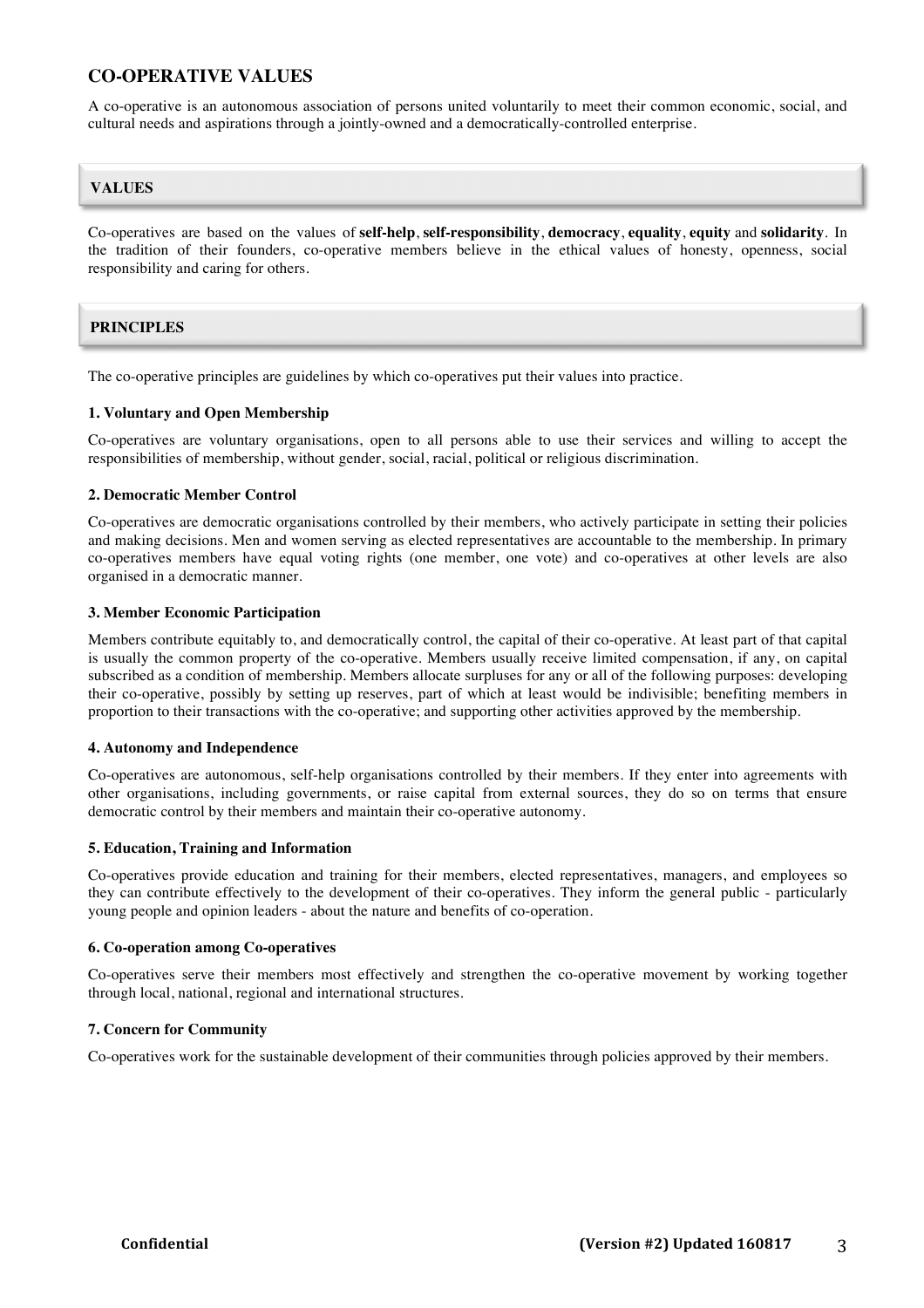ORICoop is governed by a Board of Directors, as set out in Part 4 of the ORICoop Rules. The Cooperative will advise all members of any update of Investment Offering(s) as per Rules.

| <b>Name:-</b>              | Organic & Regenerative Investment Co-operative Limited |
|----------------------------|--------------------------------------------------------|
| <b>Registered office:-</b> | C/O RSD Chartered Accountants                          |
|                            | Level 2, 10-16 Forest Street                           |
|                            | Bendigo VIC 3552                                       |

## **HISTORY AND BACKGROUND**

#### **2.1 Background**

ORICoop brings together an influential team of passionate, purposeful and ethical founding members, that represent an exceptional mix of expertise, depth of understanding and belief in the future of the organic sector, & of the next generation of farm managers and business owners, and the long term land stewardship of organic farmland across Australia.

ORICoop is structured to enable a community of passionate advocates and stewards to guide the further direction of growth throughout the organic & regenerative sector. This includes education, workers employee ownership development, long term security, longevity and a stable real return to long term, patient capital. ORICoop is designed to create impact, depth & resilience into the organic sector, with long term preservation and intention, and the opportunity of growth and prosperity for all members, investors, farmers, business owners and contributors, and those associated with the cooperative.

#### **2.2 Structure**

ORICoop offers a secure mechanism as a cooperative, for growth & investment, education and training, and ongoing cooperative membership involvement. This leads beyond land and business preservation and the best outcome & stewardship for the investments secured through each CCU investment offering to cooperative members as investors.

A co-operative model was chosen because of the strong alignment between the existing strategy and the ability for the cooperative model to meet the long term objectives of the entity. Co-operatives are based on the values of self-help, selfresponsibility, democracy, equality, equity and solidarity. In addition to these seven values, there are foundational & ethical values of honesty, openness, social responsibility and caring for others. The distributing co-operative structure also offers the flexibility to enable ORICoop to offer returns (in the form of dividends, annual returns or bonus shares) through Organic Shares and CCUs.

#### **2.3. Objectives**

ORICoop has a vision of a fairer food system, where communities are empowered to own and operate their own farm and food producing businesses & communities. ORICoop's objective is to acquire, develop, manage and/or operate local organic farms and/or business projects, implemented in a way that shares the benefits as widely as possible within the community, while minimising any negative environmental or social impacts.

The projects being developed by ORICoop include the acquisition of organic farmland for collaborative farm management opportunities to experienced farmland and business managers. There is also the opportunity for businesses across the organic supply chain to seek funding to support regional economies, local food, refugees and indigenous land managers with preservation & growth of local food ecosystems throughout Australia.

#### **2.4 Primary activities (see ORICoop Rule 4(1))**

The primary activities of the ORICoop are: (a) owning, managing/operating and maintaining organic farms and businesses in collaboration with experienced farm managers; (b) investing, managing and/or participating in programs to benefit the local community; (c) building local trade opportunities across ORICoop; (d) advocating for education pathways for farmers, businesses and managers across the supply chain; (e) researching, producing and disseminating information and engaging the local community on a regular basis to promote organic & regenerative farming techniques; (f) being a model for cooperative, inclusive and successful community driven projects; and (g) creating new farm ownership models.

#### **2.5 Active membership provisions (see ORICoop Rule 4(2))**

To maintain active membership of ORICoop, a member must either be a CCU Holder, or be involved in at least 2 of the following in a given calendar year:

(a) subscribe to ORICoop's newsletter or electronic copy of communication;

(b) attend at least one General Meeting per calendar year (in person or via teleconference);

(c) volunteer/offer to undertake a minimum of 2 hours of work relevant to your profession/skill set and those that are communicated by ORICoop or by an accredited partner;

(d) attend at least one of ORICoop's member or community events per calendar; or make any purchase during the calendar year of produce/product from ORICoop or related project specific company.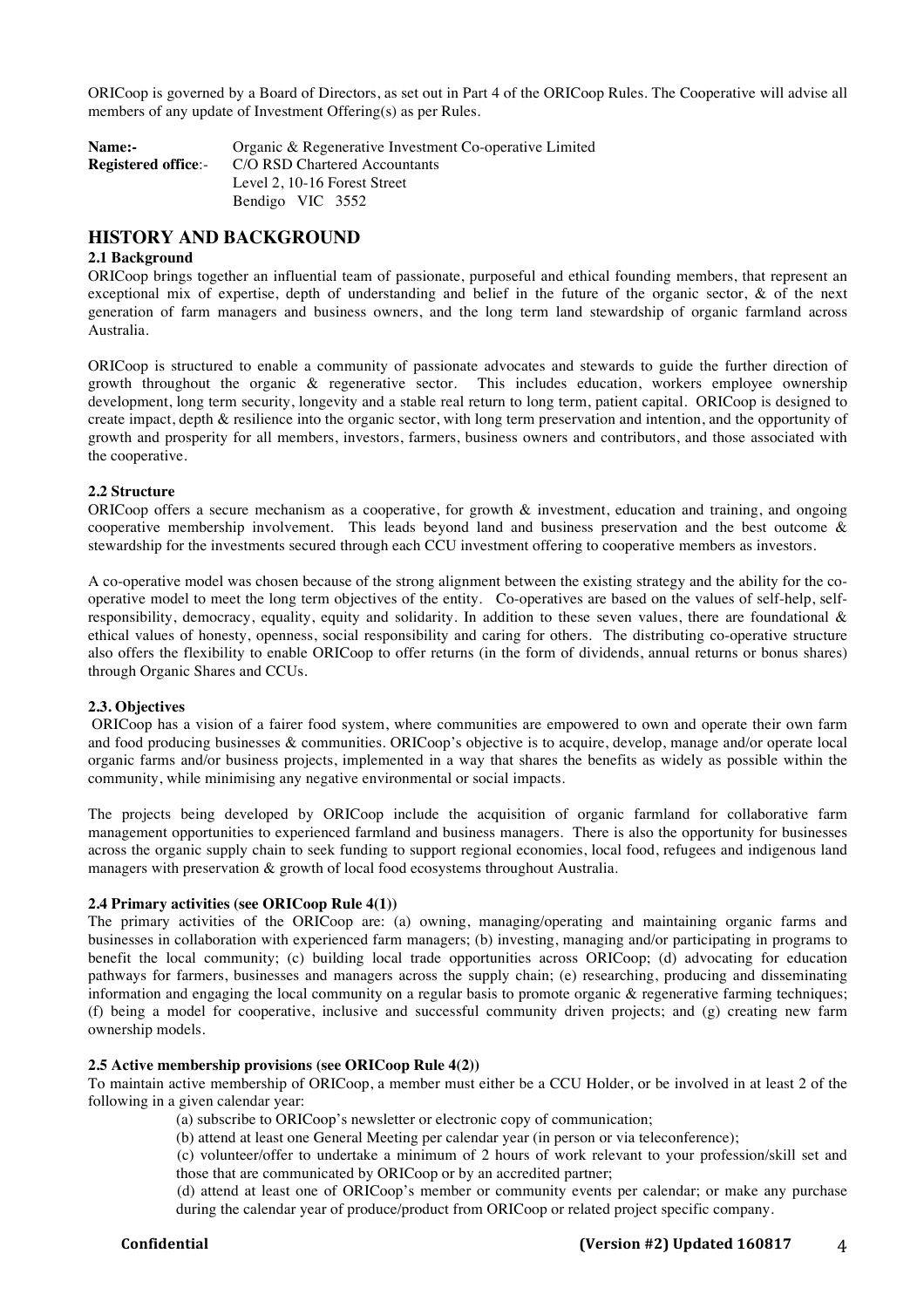## **3. MEMBERSHIP, ORGANIC SHARES & CCUs**

## **3.1. Benefits of Co-operative Membership**

Subject to the ORICoop Rules, a member is entitled to:

- attend and vote at all general meetings of ORICoop;
- be a candidate for election to the Board of Directors of ORICoop;
- vote for Board members:
- obtain a copy of Co-operative documents upon payment of the nominated fee as set out in ORICoop Rules;
- buy additional Organic Shares in ORICoop;
- buy CCUs in specific investment offerings;
- transfer CCUs &/or Organic shares with other ORICoop members;
- explore opportunities for collaboration and project ideas between the ORICoop and third parties (councils, government, other businesses, schools, community groups, universities, communities in need);
- assist in running projects on behalf of ORICoop.

#### **3.2a. Membership Eligibility Requirements**

Any individual, company, co-operative, superannuation fund or other entity may apply for membership in ORICoop by accessing and completing an online application form. The application form will be published on the ORICoop website (Rule 7) along with a copy of the ORICoop Rules and a copy of the most up-to-date version of this Disclosure Statement.

There is a once off non-refundable \$50 membership fee, which is payable for initial membership to ORICoop (Rule 6), and a minimum investment of 5 Organic Shares in the Cooperative (being 5 shares @ \$10each =\$50). Additional Organic Shares can be purchased at the time of membership, or any time from ORICoop @\$10/share.

A ORIcoop member must:

- be 18 years of age
- hold at least 5 Organic Shares (the minimum number as defined by the ORICoop Rules)
- hold no more than 20% of the total Organic Shares on issue at any time
- be supportive to the ethos  $\&$  manifesto of ORICoop and it's values
- agree to be bound by the ORICoop Rules; and
- maintain active membership of ORICoop as defined by the ORICoop Rules

Every application for membership must be considered by the Board and, if approved, the member's details will be entered into the register of ORICoop members and the applicant will be notified in writing. The Board may, in its discretion, refuse an application for membership on any grounds (Rule 7(2) and 7(6)).

#### **3.2b. CCU Eligibility Requirements**

CCUs are specific to each investment offering. ORICoop Members can apply in a CCU issue according to the terms and conditions pertaining to that CCU issue. CCUs are issued at a Face Value of \$500 each.

A CCU Holder must:

- be an active member of ORICoop;
- hold at least 2 CCUs (the minimum number defined by the ORICoop Rules)
- are limited to a maximum of 45% of the outstanding CCUs in any issue, but may hold investments across any number of specific CCU issues.

Every application to invest in CCUs must be considered by the Board and, if approved, the member's details will be entered into the register of ORICoop CCU Holders specific to that CCU issue and the applicant will be notified in writing. The Board may, in its discretion, refuse an application for CCUs.

CCUs can be transferred to other ORICoop members via a transfer form that can be obtained from ORICoop. All transfers require the approval of the Board and are subject to the conditions set out in each Investment Offer Document. Such transfers can be undertaken at a discount or premium to the CCUs Face Value.

#### **3.3. Share Classes & Investment goals**

Organic Shares and CCUs are issued to assist in achieving the long term intentions of ORICoop. These intentions include preservation of farmland, education, social outcomes, return on investment, and sustainable farm practices.

Organic Shares are issued to members to support the work of ORICoop towards its social dividend goals, including education, community projects and partnership with other social enterprise entities. There is a philanthropic aspect to this intention – however ORICoop will assign a capped dividend for monies raised in this manner, according to the votes of members, and final approval by the Directors.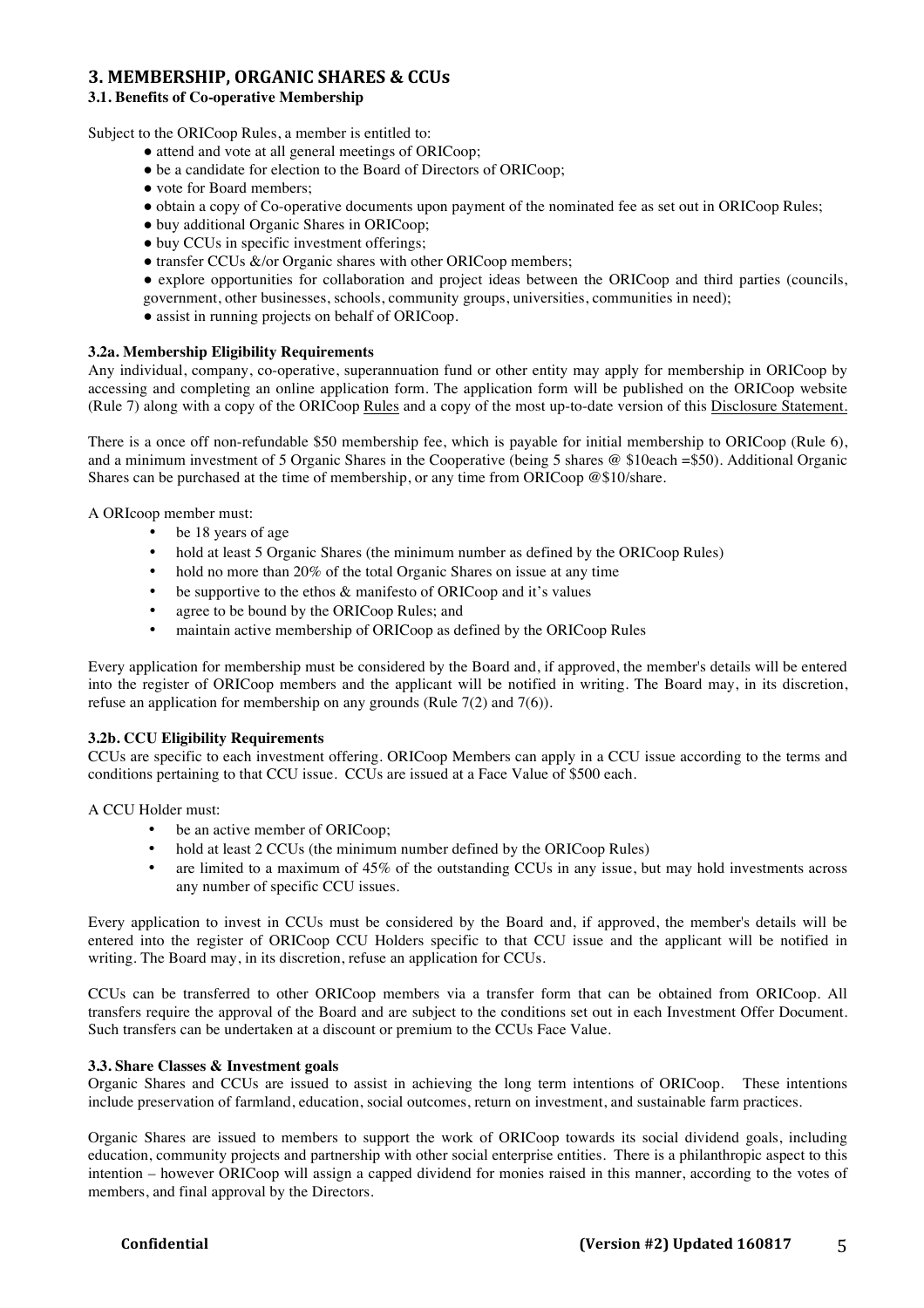CCUs will be issued to fund specific asset acquisitions by ORICoop. The Board can determine the maximum number of CCUs to be issued at any time, and to different types of investors in accordance with the Terms of Issue of each CCU issue. See the Investment Offer Document for full details & risks of each CCU issue.

#### **3.4a. Applications for Organic Shares**

To apply for Organic Shares, members (or potential members) must complete the Organic Shares Application Form made available on the ORICoop website specifying the number & dollar amount being sought. Upon consideration by the Board, the applicant will receive approval of their application (or not) within 28 days. The member can then make full payment for the Organic Shares in the manner specified in the Organic Shares Application Form.

#### **3.4b. Applications for CCUs**

To apply for CCU units, members (or potential members) must download the ORICoop Rules, the Disclosure Statement and Investment Offer Documentation and complete the CCU Application Form provided by ORICoop, specifying the number of CCU(s) being applied for, and for which Investment Offering. Upon consideration by the Board, the applicant will receive confirmation of their allocation of CCUs within 28 days. The member can then make full payment for the CCUs in the manner specified in the CCU Application Form.

#### **3.5. CCUs offered to Foreign Investors**

ORICoop welcomes interest from Foreign Investors (subject to FIRB approval). All property investments must be majority Australian owned. Foreign investors can invest up to a combined total of 45% in any CCUs offered for an investment (subject to FIRB approval), while not exceeding the 45% limit of any individual investment offering of CCU's. Foreign Investors cannot obtain additional Organic Shares in ORICoop, however they can be members and purchase CCUs in accordance with the ORICoop Rules, Disclosure & according to each Investment Offering.

#### **3.6. Summary of Rights and Liabilities Attaching to Organic Shares & CCUs**

The rights and liabilities attaching to ownership of Organic Shares & CCUs are:

- detailed in the ORICoop Rules; and
- in certain circumstances, regulated by the National Law and the general law
- as per the Terms of Issue of each CCU Issue

A summary of the significant rights, liabilities and obligations attaching to Organic Shares & CCUs and a description of other material provisions of the ORICoop Rules are set out below. This summary is not intended to be exhaustive and is qualified by the fuller terms of the ORICoop Rules. This summary does not constitute a definitive statement of the rights and liabilities of ORICoop members, and all CCU's Investors should refer to each Investment Offer Document for full details.

#### **3.7. Voting**

An Organic Share or CCU in ORICoop does not carry a vote. The right to vote in ORICoop is attached to membership only and governed by the National Law (section 228).

#### **3.8a Issue and allotment of Organic Shares**

The Board of ORICoop control the issue and approval of Organic Share opportunities for the Cooperative. Subject to the National Law and the ORICoop Rules, they may issue Organic Shares with any preferential, deferred or special rights, privileges or conditions or with any restrictions (whether in regard to dividends, voting, outcome, return of share capital or otherwise) as the Board determines.

#### **3.8b Issue and allotment of CCUs**

The Board of ORICoop control the allotment and issue of CCUs. Subject to the National Law and the ORICoop Rules, they may issue CCU's with any preferential, deferred or special rights, privileges or conditions or with any restrictions (whether in regard to dividends, voting, return of share capital or otherwise) as the Board determines, and as approved by the Registrar. See each Investment Offer Document for Terms of Issue of each CCU Issue.

#### **3.9a Transfer of Organic Shares**

Subject to the ORICoop Rules, the National Law and to the rights or restrictions attached to any Organic Shares, holders of shares will be entitled to sell their Organic Shares to other members by a transfer document in writing and duly stamped or in any other form required by the Board. Transfers to non-members are not permitted. The Board may decline to register a transfer of Organic Shares for reasons including where the transfer is not in registrable form, where the potential transferee does not fulfil the requirements of members set out in the Rules or where the refusal to register the transfer is otherwise permitted, or may jeopardise the long term intention of ORICoop.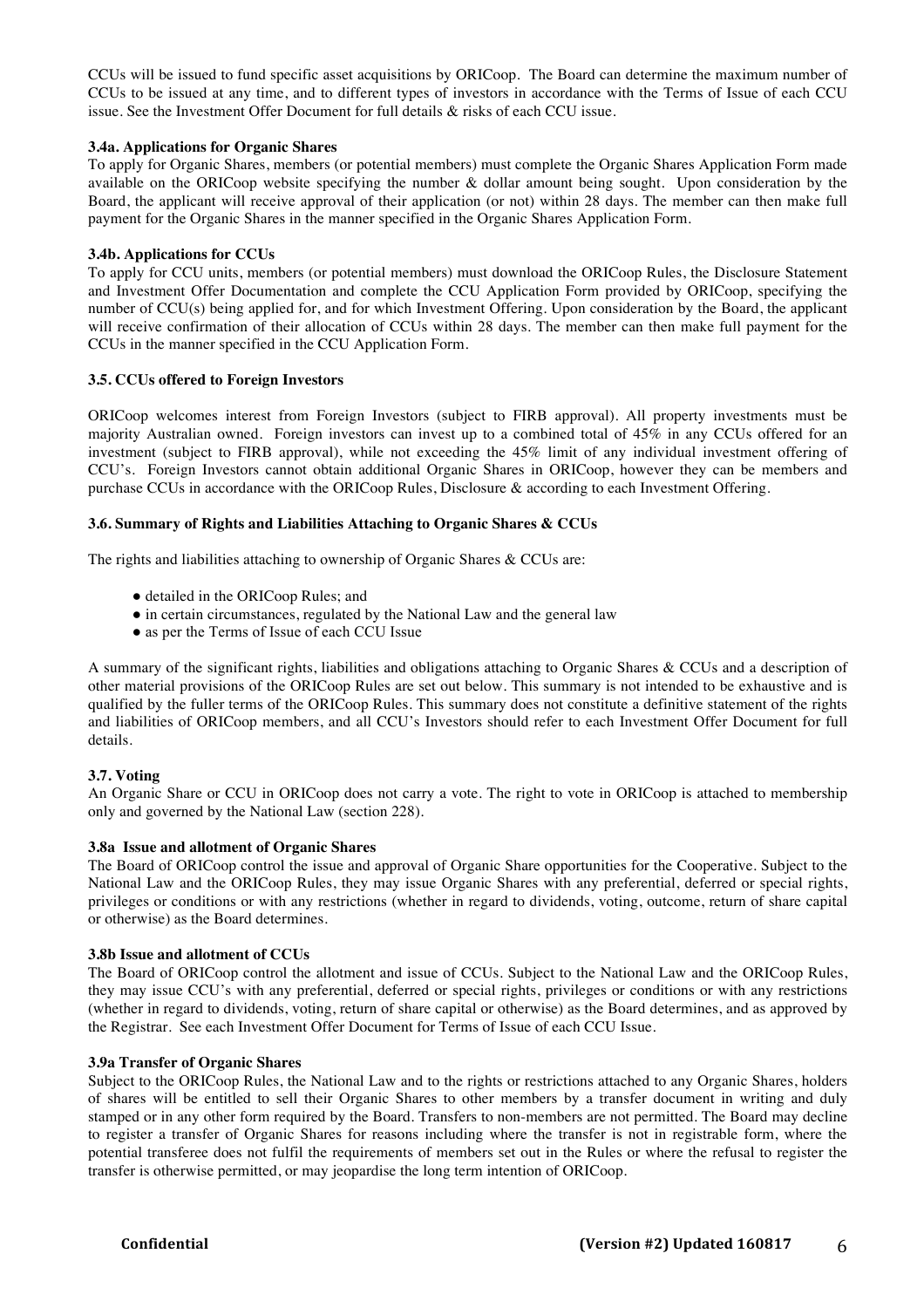#### **3.9b Transfer of CCUs**

Subject to the ORICoop Rules, the National Law and to the rights or restrictions attached to any CCU Issue, CCU Holders will be entitled to sell their CCUs to other members by a transfer document in writing and duly stamped or in any other form required by the Board, and as specified in each Investment Offer Document. Transfers of CCUs to nonmembers are not permitted. The Board may decline to register a transfer of CCUs for reasons including where the transfer is not in registrable form, where the potential transferee does not fulfil the requirements of members set out in the ORICoop Rules or where the refusal to register the transfer is otherwise permitted, or may jeopardise the long term intention of ORICoop.

#### **3.10a Repurchase of Shares**

In accordance with the National Law, the ORICoop Rules authorise ORICoop to purchase any Organic Share of a member at the request of that member and to repay to a member, with the member's consent all or any part of the amount paid up on any share held by that member where the amount repaid is not required for the activities of ORICoop. The Board may decide, with the appropriate approvals and in line with the National Law, to carry out such repurchase, but is not under any obligation to do so except where the member is expelled or resigns.

#### **3.10b Repurchase of CCUs**

In accordance with the National Law, the ORICoop Rules authorise ORICoop to purchase a CCU of a member at the request of that member and to repay to a member, with the member's consent all or any part of the amount paid up on any CCU held by that member where the amount repaid is not required for the activities of ORICoop. The Board may decide, with the appropriate approvals and in line with the National Law, to carry out such repurchase, but is not under any obligation to do so in accordance with a CCUs Investment Offer Document, and in the best intentions of ORICoop.

#### **3.11 General meetings and notices**

Subject to the ORICoop Rules, the National Law and to the rights or restrictions attached to any shares or class of shares, each member is entitled to receive notice of and, except in certain circumstances, to attend and vote at all general meetings of ORICoop.

#### **3.12a Winding Up and Organic Shares**

Subject to the National Law, the ORICoop Rules, and any special or preferential rights attaching to any class or classes of shares, and the terms of the reduction, if any, in the event of a winding up or a reduction of capital, members will have the right to have their Organic Shares redeemed at their issue price. On winding up of ORICoop a member of the cooperative is liable to the co-operative for the amount (if any) not paid on the shares held by the member together with any charges payable by the member to ORICoop as required by the rules of ORICoop.

#### 3.12b Winding Up and CCUs

Subject to the National Law, the ORICoop Rules, and the specific Investment Offer Document pertaining to a CCU issue, each property investment is a segregated asset held for the benefit of the CCU Holders for that CCU issue. On the winding up of ORICoop, the proceeds of the sale of each segregated asset, after the settlement of any ORICoop liabilities, will be shared amongst those CCU Holders.

#### **3.13 Board**

The minimum number of Directors is three (two of which must ordinarily reside in Australia) and the maximum is seven unless the Board determines a different maximum. Directors will be elected and will hold office in accordance with the National Law and ORICoop Rules.

#### **3.14 Variation of the Rules**

The ORICoop Rules may only be varied by a special resolution passed by at least 75% of members present and entitled to vote (Rule 58).

#### **3.15. Use of Funds**

Funds raised through membership subscriptions, the issuance of Organic Shares, and management fees paid to ORICoop will be used to facilitate the operation of the Cooperative. The issue of CCU's will be utilised to fund the acquisition and management of assets as per the Individual Offer Documents for each investment, as approved by the Board & Registrar.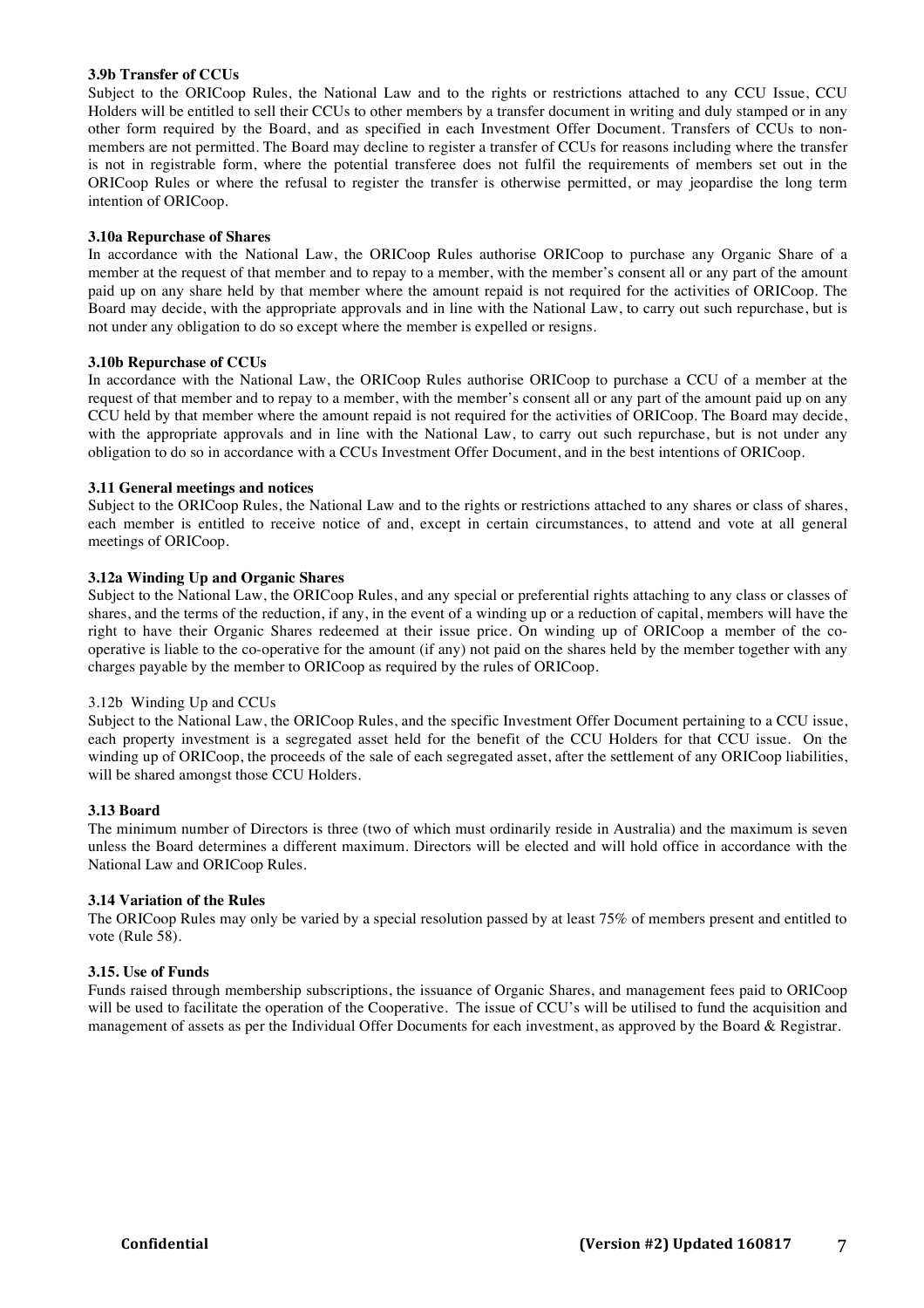## 4. **MANAGEMENT OF THE ORGANIC & REGENERATIVE INVESTMENT COOPERATIVE LIMITED**

#### **4.1. Board of Directors**

The business of the ORICoop will be managed by or under the direction of the Board of Directors, and for that purpose the Board has and may exercise all the powers of the co-operative that are not required to be exercised by the co-operative in a general meeting. A person is not qualified to be a director of ORICoop unless the person is an individual over the age of 18 years and is either:

(a) an active member of ORICoop or a representative of a body (e.g. a company or a co-operative) that is an active member of ORICoop (member director); or

(b) not an active member but who possesses special skills in management or other technical areas of benefit to ORICoop as specified by the board from time to time (non-member director).

It is recommended that the Board has a representative from each area of expertise and influence. This includes a Membership representative, Investor representative, Business Owner representative, Farmer representative and ONE only independent Non-Executive Director (who is a non-member).

The board of directors must have a majority of member directors, and all non-member directors must be voted on by the members (greater majority than 75%)

#### **4.2. Election of directors**

The first directors were by poll at the formation meeting of ORICoop. The term of office of the first directors is 1 year and subject to re-election, however not more than 3 years ending on the day of the third annual general meeting after the formation meeting. If there is a vacancy, then at least 6 weeks before the annual general meeting the Board must notify all members of the number of directors retiring and invite nominations. If the number of nominees equals the number of vacancies, the nominees must be declared elected at the annual general meeting. If there are insufficient nominees to fill all vacancies, the nominees to be declared elected at the annual general meeting and nominations for people to fill the remaining vacancies are to be called from the floor and a ballot held if required. If the number of nominees exceeds the number of vacancies, the election of directors must be conducted at the meeting by ballot as follows:

(a) A returning officer is elected at the meeting. The directors, the secretary and anyone who has an interest in the election are not eligible to be the returning officer.

- (b) All nominees are to be listed on the ballot form in alphabetical order.
- (c) The returning officer is responsible for determining the validity of and counting of the votes.
- (d) If there is an equality of votes, the outcome must be determined by lot.
- (e) The returning officer is to declare the election results.

#### **4.3. First directors**

The names and experience of those who have consented to being nominated for election as founding directors are:

Carolyn Suggate (Founder & Organic Land Specialist)

Robert Pekin (Food Connect & Business Investment)

Robert Fenton (Education & Farm Analysis)

Sam Marwood (Marketing/Education Pathways/Farm Manager/Acquisition)

Dan Fitzgerald (Investment Strategy)

#### **4.4. Remuneration of Directors**

The Directors of ORICoop will do so on a volunteer basis for the first 12 months. They will not receive any remuneration for their services as directors of ORICoop. Directors may be reimbursed for travelling and other direct expenses that the Director properly incurs in attending meetings of the board of directors (or any committee) and in attending any general meetings of ORICoop.

Directors can nominate to fulfil roles within ORICoop as Contractors or with their professional services – but all such arrangements must be declared and agreed to by the Board prior to any engagement of such arrangement and the payment thereof. All arrangements should be recorded at Board meetings and fully disclosed to members.

After the first 12 months of operation of ORICoop, any remuneration of fees paid to directors must be approved by a majority of members under a ordinary resolution at the annual general meeting.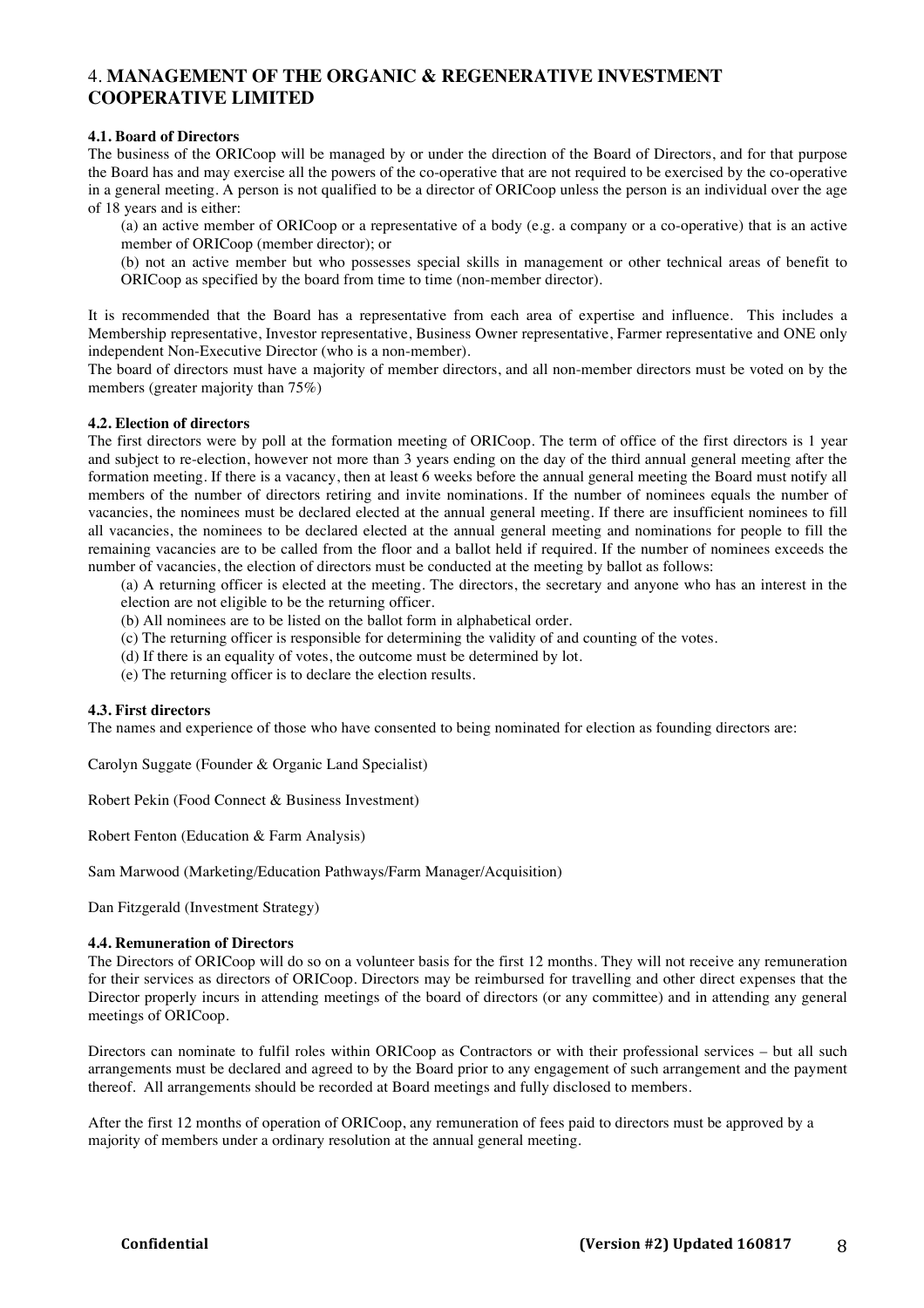## **4.5. Accounting**

The name of the company that has agreed to be responsible for general accounting and financial functions of ORICoop: Attn:- Cara Hall RSD Chartered Accountants Level 2, 10-16 Forest Street Bendigo VIC 3552

#### **4.6. Auditing**

ORICoop will meet the definition of a Small Co-operative, as defined by the National Law, and so is not required to appoint an auditor unless it becomes a Large Co-operative. The Board however has elected to appoint an auditor.

#### **4.7. Dispute Resolution**

All Dispute Resolution is referred to in Division 2, Section 13 of the ORICoop Rules.Should a dispute arise then it will be managed in accordance with ORICoop Rules, and in line with the National Law, in full consultation with the Board of Directors. All members involved in dispute are able to appoint anyone to act on their behalf, and ORICoop Members are encouraged to apply natural justice. ORICoop supports a code of conduct for all members, and those directly involved in the dispute. This means all parties involved in the dispute should 1) know the full facts of the situation 2) be heard by an unbiased tribunal 2) have the right of reply to any accusation.

#### **4.8. Conflicts of Interest or Duty**

The Conflict of Interest or Duty Policy document has been created for ORICoop and can be found as an attachment to this document at **Appendix A**. Should a conflict arise then the conflict will be managed in accordance with the National Law, which requires, amongst other things, for a director to declare their direct or indirect interests in a contract. If considered appropriate, the board of directors of ORICoop will form a committee of independent directors (those not associated with the relevant member) to consider any issues where a conflict arises.

#### **4.9. Contracts required to be entered into by ORICoop**

#### **After the first CCU offering, the following contracts will be entered into as and when ORICoop is able to sustain the commitments they pertain to:**

- Employees -staff will be contracted to manage the day to day running of ORICoop and to report back to the Board of Directors through the Chairman.
- Farm Manager(s) will report to Farm Asset & Ethics Counsel through quarterly reports and independent advice from external consultants.
- Business Managers will report to Business Asset Manager through quarterly reports and independent advice from external consultants.
- Consulting firms will be contracted on a needs basis for specific expertise for ORICoop (legal, financial, accounting, agricultural and investment)
- Contractors any specific professional advice sought in farming/business shall be through a Contract arrangement for expertise.

## **5 FINANCIAL INFORMATION**

#### **5.1. Financial Statements**

#### **SEE ATTACHMENT BUDGET BREAKDOWN OVERLEAF**

ORICoop as of June 30, 2017 has provided the budgeted financial projections as above. The annual cost of accounting, tax reporting & insurance has been quoted as \$3,000 and this has been provisioned from ORICoop funds raised to date. ORICoop has successfully been granted funds through the Farming Together Fund, for the next (8) months of asset acquisition and development costs. The ORICoop budget for this project is HERE

Each investment acquisition cost will be included in the Investment Offering for that specific asset.

#### **5.2 Property and assets**

For the foreseeable future, ORICoop will not require any fixed premises for daily operations and will not be required to purchase or rent office spaces.

#### **5.3. Ongoing expenses**

The costs of ORICoop formation were: \$356 registration fee for Registrar, website development was \$3,000, legal advisory was \$16,000 (both paid through Farming Together Funding) & Project Management was \$4,000. At this time ORICoop does not have any known liabilities (other than Organic Shares). See BUDGET UPDATE for ongoing expenses.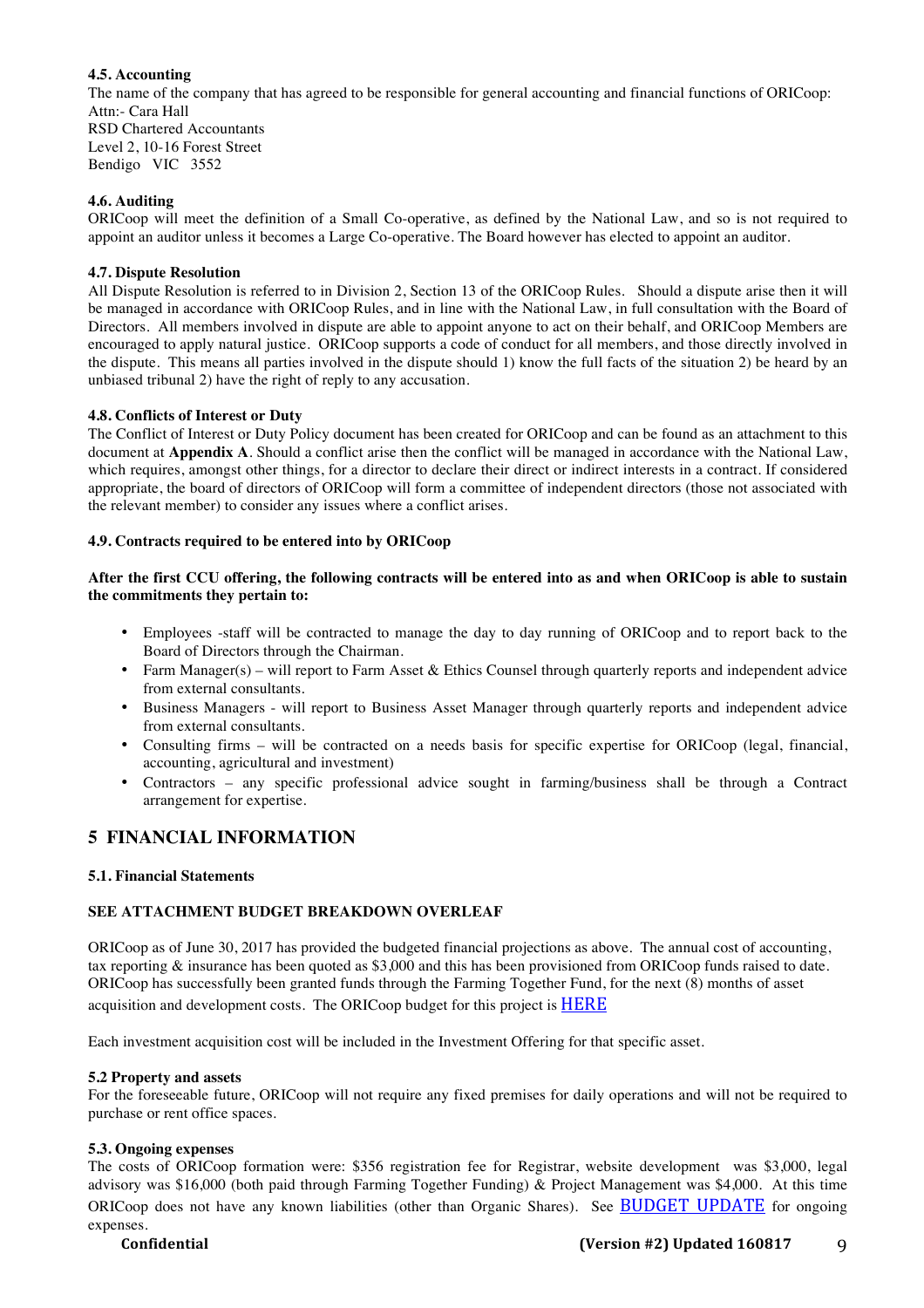#### **5.4. ORICoop Operating Cashflow**

ORICoop is funded by the issuance of Organic Shares, member subscription fees and farm management fees and it is not anticipated that any debt will be incurred to finance projects or ongoing operations. After the payment of ORICoop's operating costs, free cashflow may be utilised for specific non-investment projects, in education, community, social and local impact. Returns on Organic Shares will also be considered on an annual basis but are not guaranteed.

#### **5.5. Returns to CCU Holders**

Returns to CCU Holders are expected to be delivered through dividends paid from earnings specific to the investment assets acquired from that CCU issue. Dividends are anticipated to be paid on annual basis and are subject to declaration at the Board's absolute discretion..

All investment assets will be valued on an annual basis by an independent and reputable valuer, and made available to all members & CCU investors. It is ORICoop's intention to hold investment assets in perpetuity. As there is no intention to sell investment assets, there is not expected to be realisation of any capital gains.

For more details on returns to CCU Holders please refer to the specific Investment Offer Document for a CCU issue.

## **6. ORICOOP RISKS – ORGANIC SHARES AND CCUS**

#### **6.1. Introduction**

There are a number of risks and threats, both specific to ORICoop, and of a general nature, which may either individually, or in combination, materially and adversely affect the future operating and financial performance of ORICoop and the value of Organic Shares &/or CCUs. Many of these risks are partially or completely outside the control of the Cooperative, its directors and management. There can be no guarantee that the Cooperative will deliver on its business strategy, or that any forecasts contained in this Disclosure Statement or Investment Offer documents, will be achieved or realised. Prospective investors should note that past performance is not a reliable indicator of future performance. This Section describes the areas that ORICoop believes to be the key risks associated with becoming a member and/or investor of ORICoop.

The selection of risks has been based on an assessment of a combination of the probability of the risk occurring and the impact of the risk if it did occur. The assessment is based on information as at the date of this Disclosure Statement, but there is no guarantee or assurance that the importance of different risks will not change or other risks will not emerge. Prospective members and/or investors should note that this is not an exhaustive list of the risks associated with an investment in ORICoop and should be considered in conjunction with other information disclosed in this Disclosure Statement & each Investment Offer document. Before applying for Organic Shares or CCUs, you should satisfy yourself that you have a sufficient understanding of these matters and should consider whether Organic Shares or CCUs are a suitable investment for you, having regard to your own investment objectives, financial circumstances and taxation position. Prospective investors should consider seeking professional guidance from their accountant, stockbroker or other independent professional adviser before deciding whether to invest. All investors should familiarise themselves with the specific Investment Offer Document relevant to the investment they are seeking.

#### **6.2. ORICoop financial performance.**

ORICoop carries the normal risks of a start-up business. No assurance can be given that it will achieve commercial viability through the implementation of its business plan and there is no certainty around when it may generate a profit or how profitable it will be. Additionally, there is the risk of bad debts and the possible impact on cashflows from slow payments.

#### **6.3 Organic Shares liquidity.**

Being shares in a co-operative, Organic Shares are not listed, and cannot be listed, on any securities exchange and may be difficult to sell. There is no guarantee that a market for the trading of Organic shares will develop, nor is there any guarantee that the price of the Organic Shares will be maintained or increased. There will be relatively few or even no potential buyers or sellers of the Shares at any given time. This may prevent investors from acquiring more Shares or disposing of Shares they acquire easily.

### **6.4 CCU liquidity.**

ORICoop has no current intention to list CCUs on any securities exchange and they may be difficult to sell. There is no guarantee that a market for the trading of CCUs will develop, nor is there any guarantee that the price of the CCUs will be maintained or increased. There will be relatively few or even no potential buyers or sellers of the CCUs at any given time (as per each Investment Offering). This may prevent investors from acquiring more CCUs or disposing of CCUs they own.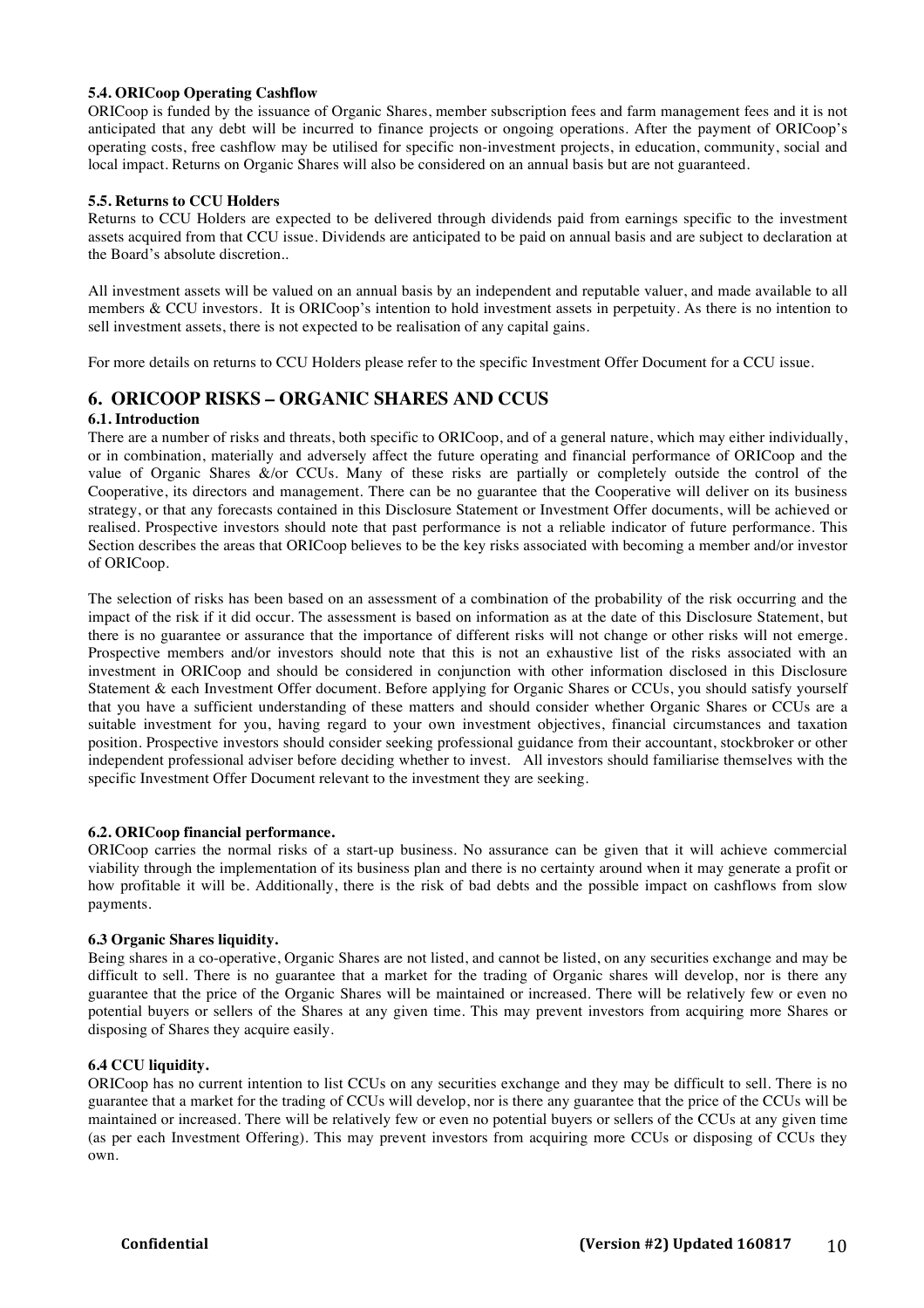#### **6.5 Price.**

The price that can be obtained for the sale of Organic Shares or CCUs may not reflect their intrinsic value. The absence of a market for the Organic Shares and CCUs can impact their price and there may be few people willing to buy your Organic Shares or CCUs and those people may only want to buy them from you at a discounted price. Such discount may be a significant discount to their intrinsic value. There is no assurance that the price for Organic Shares or CCUs will increase over time

#### **6.6 Dividends.**

There is no guarantee that ORICoop will pay dividends or that dividends may achieve levels forecast in any Investment Offer Document. Dividends are dependent upon the financial performance of ORICoop and their declaration is subject to the Board's absolute discretion.

#### **6.7 Control.**

The Cooperative is structured such that all members have the ability to vote and be involved in the evolution of ORICoop. There is the risk that members can collectively make decisions that may not be in alignment with those of CCU Holders.

## **6.8 Unaudited financial model.**

ORICoop's accountants have been providing financial advice and reviewing assumptions around accounting standards and taxes in the financial model, however, this model has not been audited by our ORICoop's accountants or any other qualified professionals. Investors are advised to undertake their own due diligence when reviewing the financial model prior to making an individual investment decision.

#### **6.9 Insolvency**.

The income, expenses and capital treatment of each property that is funded by the issuance of CCUs will be segregated from other assets acquired by ORICoop for the benefit of those specific CCU Holders. However in the event of insolvency of ORICoop, a liquidator may seek to utilise the profits and capital value of an asset to satisfy any creditors of ORICoop, before the payment of any surplus assets to those CCU Holders.

#### **6.10 Taxation**.

The taxation treatment of ORICoop and/or the Lyndale Park CCUs may change or may be different from expectations. Investors should seek their own, independent taxation advice on the tax treatment of their investment.

## **7 FARMLAND ACQUISITION – ASSOCIATED RISKS**

#### **7.1 Acquisition risk.**

All acquisitions come with inherent and unknown risks. The Cooperative will enlist the best Strategic Investment Advisors possible, and subject to the Boards final decision, all investment offers will be analysed and approved by a formal approval mechanism. As with any investment there can be unrealised or unknown reasons an investment does not perform. See Investment Offer documentation for full risk disclosure specific to each CCU Offering.

#### **7.2 Organic Contamination**

All farms purchased by the Cooperative will be, or will intend to become, organically certified or will be farmed in a regenerative way. Should a farm be contaminated the 'outcome of best purpose' will be considered. If an area can be decertified, and the remainder (majority) can be continued to operate then the farm can continue in production. Should this not be possible, then the farm can be leased to conventional agriculture, and a process put in place for a 2 year exit strategy (for example, if a GM crop is planted within wind zone, that cannot be rectified).

#### **7.3 Catastrophic natural event**

All farms will have full insurance cover for natural disasters, including fire, flood and hail. Should an insured event occur, then insurance will be claimed, however there is no guarantee that the full extent of any loss can be recovered and therefore such an event could affect returns for that year. Additionally, while ORICoop will seek to obtain insurance that covers all reasonable risks, it is possible that catastrophic events could occur that are outside the farm's insurance cover.

#### **7.4 Early termination of Collaborative Farming Agreement (for breach)**

Should an appointed Farm Manager breach their contractual agreement then ORICoop will have the option of terminating their tenure under the Collaborative Farming Agreement (CFA) . This includes if the Farm Manager falls into arrears, by more than 90 days on their commitments under the CFA. ORICoop will then have the option of tendering a new agreement to the market, according to the management protocols of the CFA. If such an event were to occur, it is likely that the income from the property will be impacted and that returns to investors will be reduced until a new CFA can be established.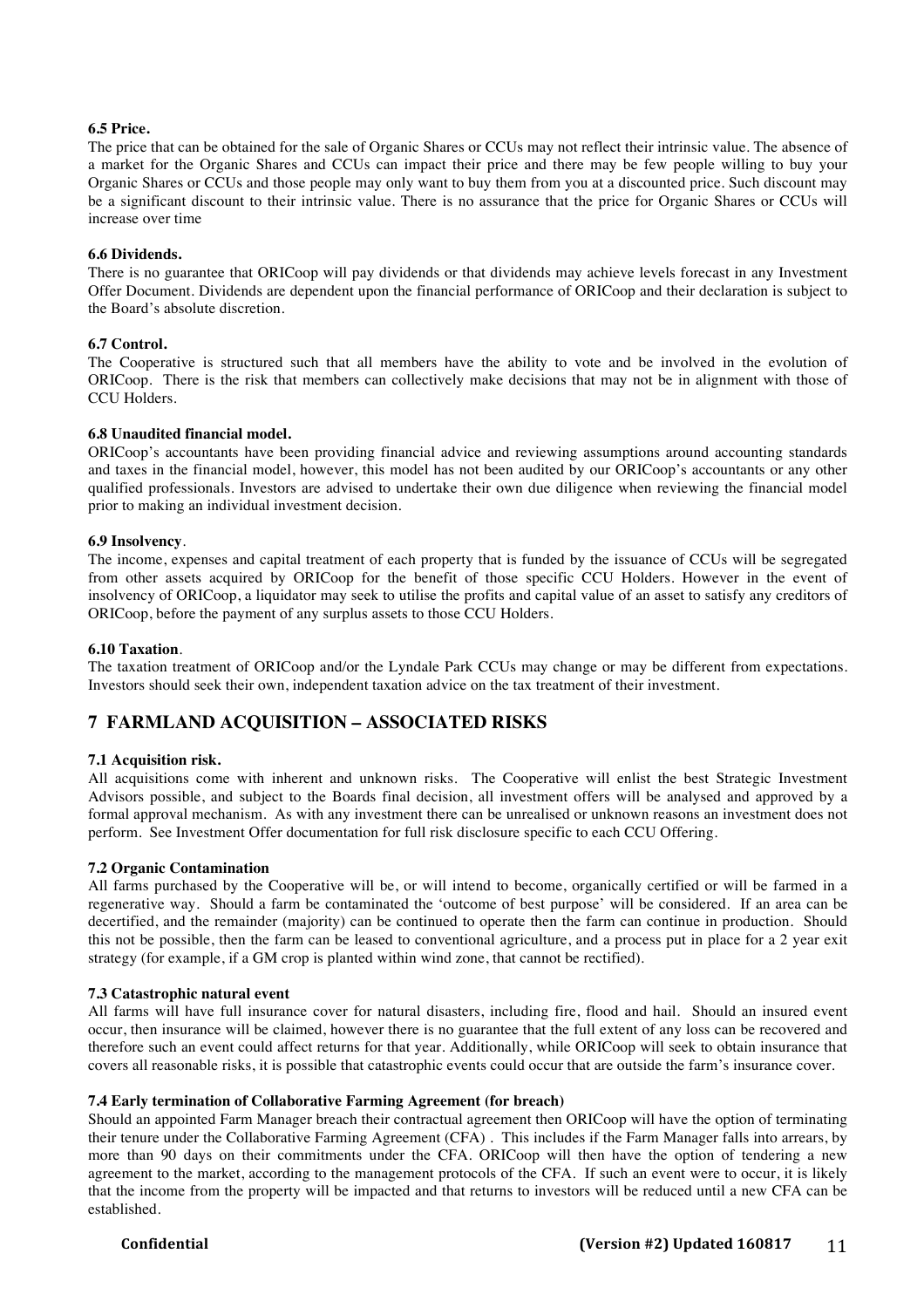### **7.5 Valuation Risk**

While there is no intention of selling any properties acquired by ORICoop, there are circumstances where this could occur. In such an event, investors would be exposed to the then market price of the property. While all properties will be valued every 12 months, there is no guarantee that the price at which a property can be sold will reflect that valuation or will be sufficient to repay investors capital.

#### **7.6 Currency Risk**

Organic shares & CCUs are issued in Australian dollars. Foreign investors should be aware of the risk of fluctuations in the Australia dollar versus other currencies that Organic Share & CCU holders may be exposed to.

#### **7.7 Climate Change**

A property in a reliable area over the longer term changes it's rainfall catchment of production system. ORICoop will analyse and make conservative long range forecasts for the management potential of specific investments. All purchases shall include conservative stocking rates, and exit strategies for the livestock and/or grain should the season not be within standard climate conditions for an area. There is the risk however that ORICoop's forecasts are not met and that climate conditions impact on the income of the farm, and thereby affect returns.

#### **7.8 Farm/Business Management risk**

ORICoop takes a very considered approach to entering into arrangements with its farm managers and requires that all properties and businesses are run by experienced and skilled managers. However, there may be circumstances that change for these farm managers and therefore ORICoop is exposed to key man risk. Should a farm manager need to exit a CFA – all endeavours will be made to enable this on an amicable basis. The property/opportunity will then be tendered to the ORICoop members first, then to the wider community to find the most suitable respondent and farm manager. This would enable the Cooperative to continue operation, and for the longevity of the asset to be one of the primary motivators.